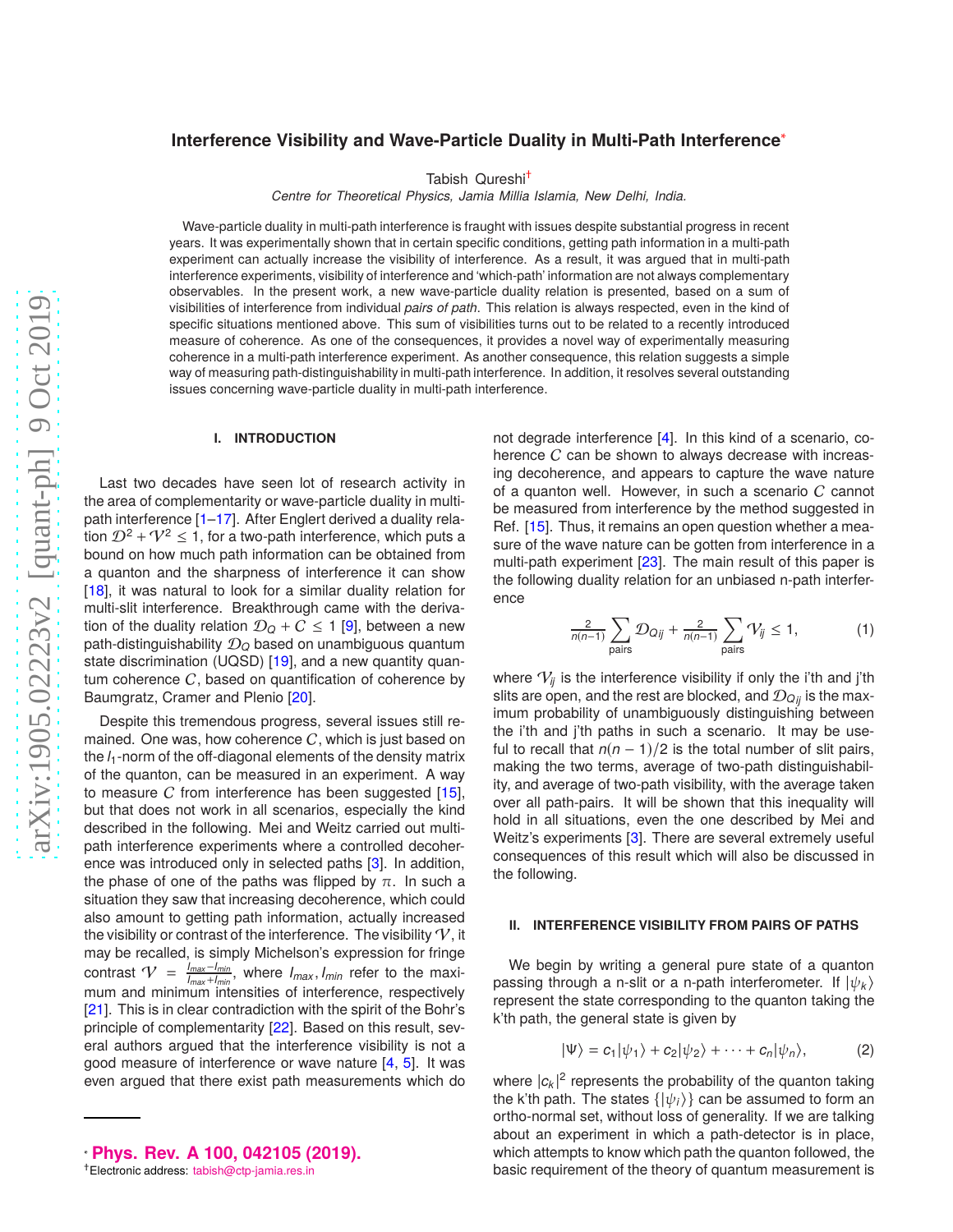that certain path detector states should get entangled with the states  $\{|\psi_i\rangle\}$ :

$$
|\Psi\rangle = c_1 |\psi_1\rangle |d_1\rangle + c_2 |\psi_2\rangle |d_2\rangle + \cdots + c_n |\psi_n\rangle |d_n\rangle, \quad (3)
$$

where  $\{|d_i\rangle\}$  represent certain normalized states of the pathdetector which may not necessarily be orthogonal to each other. In case they are orthogonal to each other, measuring an observable of the path-detector, which they are eigenstates of, will reveal which path the particle followed, e.g.,  $|\Psi\rangle$  measurement  $|\psi_k\rangle|d_k\rangle$  (say). The density matrix for the above entangled state, after tracing over the path-detector states, can be written as

$$
\rho = \textit{Tr}_d[|\Psi\rangle\langle\Psi|] = \sum_{i=1}^n \sum_{j=1}^n c_i c_j^* |\psi_i\rangle\langle\psi_j| \langle d_j|d_i\rangle \qquad (4)
$$

If the quanton were in a mixed state, for some reason, before encountering the path-detector, a general form of the state would be given by

$$
\rho = \sum_{i=1}^{n} \sum_{j=1}^{n} \rho_{ij} |\psi_i\rangle \langle \psi_j | \langle d_j | d_i \rangle.
$$
 (5)

In the subsequent discussion we will assume the above to be the general form of the density operator, and will specify  $\rho_{ij} = c_i c_j^*$  for a pure quanton state.

Let us suppose that we block all the paths except the paths *i*, *j*. Then the effective density matrix of the quanton part will look like

<span id="page-1-2"></span>
$$
\rho^{(2)} = \frac{1}{\rho_{ii} + \rho_{jj}} \begin{pmatrix} \rho_{ii} & \rho_{jj} \\ \rho_{ji} & \rho_{jj} \end{pmatrix},\tag{6}
$$

where the prefactor has been introduced to renormalize this 2x2 matrix. The actual density matrix of the quanton will additionally have  $\langle d_j | d_i \rangle$  in the off-diagonal elements. For a two-slit interference, it is well known that the fringe visibility is given by twice the absolute value of the off-diagonal matrix elements. Hence we can write the visibility of interference from slits *i*, *j* as

<span id="page-1-0"></span>
$$
\mathcal{V}_{ij} = \frac{2|\rho_{ij}||\langle d_j|d_i\rangle|}{\rho_{ii} + \rho_{jj}}.\tag{7}
$$

Since  $|d_i\rangle$ ,  $|d_i\rangle$  are not in general orthogonal, one can do a UQSD measurement [\[19](#page-3-4)] to determine whether the pathdetector state is  $|d_i\rangle$  or  $|d_i\rangle$ . The specific aspect of UQSD measurements is that if the method succeeds, one can tell for sure if the state is  $|d_i\rangle$  or  $|d_i\rangle$ . But sometimes the method fails, giving no result. If two states  $|d_i\rangle$ ,  $|d_i\rangle$  occur with probabilities  $p_1, p_2$ , respectively, the *optimal* probability of a successful distinguishing between the two is given by  $P_{max} = 1 - 2\sqrt{p_1 p_2} |\langle d_i| d_i \rangle|$  [\[19](#page-3-4)]. In our two-slit interference, the probability of the state  $|d_i\rangle$ ,  $|d_j\rangle$  occurring is  $\frac{\rho_{ij}}{\rho_{ii}+\rho_{jj}}$ ,  $\frac{\rho_{jj}}{\rho_{ii}+\rho_{jj}}$ , respectively. So the optimal probability of successfully distinguishing between the two path-detector states is  $P_{max} = 1 - \frac{2\sqrt{p_{ii}p_{jj}}}{p_{ii}+p_{jj}} |\langle d_j|d_i\rangle|$ . Consequently this is

also the optimal probability of successfully telling whether the quanton followed path *i* or *j*. This optimal probability is what we define our *path-distinguishability* as. Thus, the path-distinguishability for this two-slit interference is given by

<span id="page-1-1"></span>
$$
\mathcal{D}_{Qij} = 1 - 2 \frac{\sqrt{\rho_{ii} \rho_{jj}}}{\rho_{ii} + \rho_{jj}} |\langle d_j | d_i \rangle|.
$$
 (8)

Using the  $(7)$  and  $(8)$  we can write

$$
\mathcal{V}_{ij} + \mathcal{D}_{Q_{ij}} + 2 \frac{\sqrt{\rho_{ii} \rho_{jj}} - |\rho_{ij}|}{\rho_{ii} + \rho_{jj}} |\langle d_j | d_i \rangle| = 1.
$$
 (9)

Since the density matrix given by [\(6\)](#page-1-2) is positive semi-definite, one can write  $\sqrt{\rho_{ii}\rho_{jj}} - |\rho_{ij}| \ge 0$ . Thus the above equation implies

<span id="page-1-3"></span>
$$
\mathcal{D}_{Q_{ij}} + \mathcal{V}_{ij} \le 1. \tag{10}
$$

This is a wave-particle duality relation for two-path interfer-ence [\[24](#page-3-13)]. For a pure quanton state,  $\rho_{ij} = c_i c_j^*$  leads to  $\sqrt{\rho_{ii}\rho_{jj}} - |\rho_{ij}| = 0$ , and the duality relation saturates to an equality

$$
\mathcal{D}_{Q_{ij}} + \mathcal{V}_{ij} = 1. \tag{11}
$$

The result is that if all but two slits are closed, the effectively two-slit interference follows a tight duality relation [\(10\)](#page-1-3), which saturates for the pure case.

This same procedure can be followed for *all pairs* of slits, thus yielding  $V_{ij}$  and  $D_{Qij}$  for all pairs *i*, *j*. Adding [\(10\)](#page-1-3) for all pairs of slits, we get

$$
\sum_{\text{pairs}} \mathcal{D}_{Qij} + \sum_{\text{pairs}} V_{ij} \le \frac{n(n-1)}{2},\tag{12}
$$

because for *n* slits, there are  $\frac{n(n-1)}{2}$  pairs. Dividing both sides by  $\frac{n(n-1)}{2}$  we get the required duality relation

<span id="page-1-4"></span>
$$
\frac{2}{n(n-1)}\sum_{\text{pairs}}\mathcal{D}_{Q_{ij}} + \frac{2}{n(n-1)}\sum_{\text{pairs}}\mathcal{V}_{ij} \le 1,\tag{13}
$$

which, for pure quanton state, will reduce to an equality. A skeptic may be excused for asking if the above relation, obtained by selectively opening only one pair of paths at a time, has anything to do with genuine multi-path interference. After all, we know that even for a three-slit experiment, the three-slit interference pattern cannot be obtained simply as a sum of the interference patterns from various *pairs of slits*. To address this criticism we delve deeper into [\(13\)](#page-1-4), to understand its meaning.

## **III. INTERFERENCE VISIBILITY AND COHERENCE**

We first consider the case where all the paths are equally probably, which implies that  $\rho_{ii} = \frac{1}{n}$ ,  $i = 1, n$ . Two-path distinguishability and visibility, in this situation, are given by

$$
\mathcal{D}_{Qjj} = 1 - n \sqrt{\rho_{ij} \rho_{jj}} |\langle d_j | d_i \rangle|
$$
  
\n
$$
\mathcal{V}_{ij} = n |\rho_{ij}| |\langle d_j | d_i \rangle|.
$$
 (14)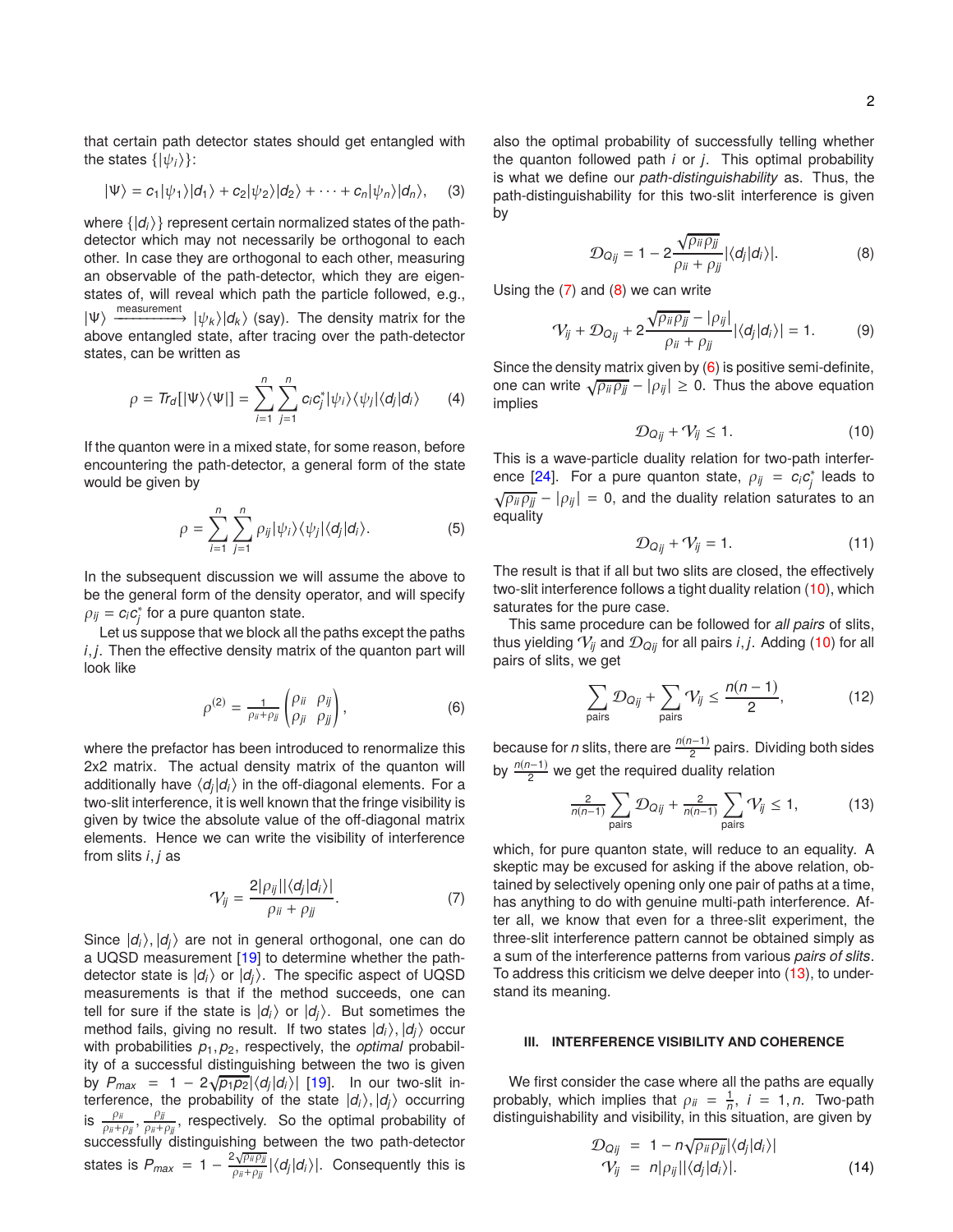We substitute these expressions for  $\mathcal{D}_{Q_{ij}}$  and  $V_{ij}$  into [\(13\)](#page-1-4) to get

$$
1 - \frac{1}{n-1} \sum_{i \neq j} \sqrt{\rho_{ii} \rho_{jj}} |\langle d_j | d_i \rangle| + \frac{1}{n-1} \sum_{i \neq j} |\rho_{ij}| |\langle d_j | d_i \rangle| \leq 1,
$$
\n(15)

where we have used the fact that  $\sum_{i\neq j}$  = 2  $\sum_{\mathrm{pairs}}$ . From an earlier study of wave-particle duality in n-path interference, we recall [\[9](#page-3-3)]

<span id="page-2-0"></span>
$$
\mathcal{D}_Q = 1 - \frac{1}{n-1} \sum_{i \neq j} \sqrt{\rho_{ii} \rho_{jj}} |\langle d_j | d_i \rangle|)
$$
  

$$
C = \frac{1}{n-1} \sum_{i \neq j} |\rho_{ij}| |\langle d_j | d_i \rangle|, \qquad (16)
$$

where  $\mathcal{D}_{\Omega}$  is path-distinguishability defined earlier for n-path interference, and C is the *coherence* defined again for n-path interference. Using [\(16\)](#page-2-0), the duality relation [\(13\)](#page-1-4) assumes the form

<span id="page-2-2"></span>
$$
\mathcal{D}_Q + C \le 1,\tag{17}
$$

which is exactly the duality relation derived in Ref. [\[9](#page-3-3)]. So, for symmetric multi-path interference, we get a very elegant connection of the path-distinguishability and coherence of npath interference with the path-distinguishability and *visibility* of two-path interference of pairs of slits or paths:

<span id="page-2-1"></span>
$$
\mathcal{D}_Q = \frac{2}{n(n-1)} \sum_{\text{pairs}} \mathcal{D}_{Q_{ij}}, \qquad C = \frac{2}{n(n-1)} \sum_{\text{pairs}} \mathcal{V}_{ij}. \qquad (18)
$$

The immense usefulness of this connection will become clear in the following analysis, which also applies to the case of unequal intensities in different paths, which is discussed later.

What [\(18\)](#page-2-1) implies for coherence is that in an n-path interference with equal intensities in all beams, coherence  $C$ can be obtained simply by opening only a pair of path at a time and measuring visibility by the conventional method, and then *averging* this visibility over all the pairs of paths. Thus, [\(18\)](#page-2-1) provides a simple way of directly obtaining coherence from the interference pattern, although by the special procedure mentioned above. The other important consequence of [\(18\)](#page-2-1) is that in the kind of experiment hooked up by Mei and Weitz [\[3](#page-3-7)], flipping the phase of one path by  $\pi$  will have no effect on the visibility of interference from *any two* paths, if all other paths are blocked. Thus n-path coherence can be measured as easily in Mei and Weitz's experiment, as in any normal multi-path interference. This method then provides good measure of wave nature of a quanton, which can be obtained from the interference from various path pairs. Not only is coherence  $C$  a good measure of wave nature, it can be obtained from the interference in all situations, contrary to the pessimistic view taken by some authors [\[4,](#page-3-10) [5](#page-3-11)].

In earlier studies on wave-particle duality in multi-path in-terference [\[8](#page-3-14), [10\]](#page-3-15), the distinguishability  $\mathcal{D}_0$  is defined as an upper bound on the probability with which the *n* paths can be *unambiguously* distinguished from each other. One problem with this upper bound is that it is not the optimal probability, meaning there is no guaranty that this limit will be achievable for a give set of states  $\{|d_i\rangle\}$ . The second problem with  $D_Q$  is that UQSD for more than two states works only for a linearly independent set  $\{|d_i\rangle\}$ . If the states are linearly *dependent*, UQSD cannot be used, and there is no meaning one can assign to the expression [\(16\)](#page-2-0) for  $\mathcal{D}_Q$ . The relations [\(18\)](#page-2-1) solve this problem. Even if the states are linearly depen-dent, [\(18\)](#page-2-1) gives a well defined meaning to  $\mathcal{D}_Q$ , in terms of the sum distinguishabilities of different pairs of paths. Twopath distinguishability is based on UQSD involving only two states, and is the optimal probability of distinguishing the two states. Therefore,  $\mathcal{D}_Q$  as defined by [\(18\)](#page-2-1) is always experimentally attainable. The third problem is that UQSD has only been experimentally demonstrated for two states [\[25\]](#page-3-16). No one knows how to implement it for more than two states. Since the present method represents the distinguishability in terms of two-path UQSD, it can be experimentally implemented.

Next we look at the more general case where all paths may not be equally probable. Here, instead of summing the two-path distinguishabilities and visibilities as done in [\(13\)](#page-1-4), we multiply the duality relation [\(10\)](#page-1-3) for each path-pair with the sum of probabilities of the two paths involved, and then sum over all  $i, j$  ( $i \neq j$ ):

$$
\sum_{i \neq j} (\rho_{ii} + \rho_{jj}) \mathcal{D}_{Qjj} + \sum_{i \neq j} (\rho_{ii} + \rho_{jj}) \mathcal{V}_{ij} \leq \sum_{i \neq j} \rho_{ii} + \rho_{jj}, \quad (19)
$$

A new duality relation for the asymmetric multi-path interference can then be written from the above as

<span id="page-2-3"></span>
$$
\frac{1}{(n-1)}\sum_{\text{pairs}}(\rho_{ii}+\rho_{jj})\mathcal{D}_{Qij}+\frac{1}{(n-1)}\sum_{\text{pairs}}(\rho_{ii}+\rho_{jj})\mathcal{V}_{ij}\leq 1. \quad (20)
$$

Substituting [\(7\)](#page-1-0) and [\(8\)](#page-1-1) in the above, we again get the known duality relation [\(17\)](#page-2-2). So we see that the new duality relation [\(20\)](#page-2-3), for asymmetric n-path interference, is the same as [\(17\)](#page-2-2), with the following connection

<span id="page-2-4"></span>
$$
\mathcal{D}_Q = \frac{1}{n-1} \sum_{\text{pairs}} (\rho_{ij} + \rho_{jj}) \mathcal{D}_{Qjj}
$$
\n
$$
C = \frac{1}{n-1} \sum_{\text{pairs}} (\rho_{ij} + \rho_{jj})' V_{ij}.
$$
\n(21)

As a consistency check, for all equally probable paths,  $(\rho_{ii} +$  $\rho_{jj}$ ) =  $\frac{2}{n}$ , and [\(20\)](#page-2-3) reduces to [\(13\)](#page-1-4).

It is clear from the preceding analysis that in a general multi-path interference, where the paths may not be equally probable, the multi-path distinguishability and multi-path coherence can be experimentally measured by carrying out a series of experiments where only one pair of paths is open, and the visibility of interference is measured. However, here one also needs to measure the relative intensity of each path in the multi-path experiment. One can then use  $(21)$  to get the coherence  $C$ . Similarly, if one is able to set up an experiment to measure path-distinguishability of a pair of paths, one can use  $(21)$  to get the path distinguishability  $\mathcal{D}_Q$  for the multi-slit interference.